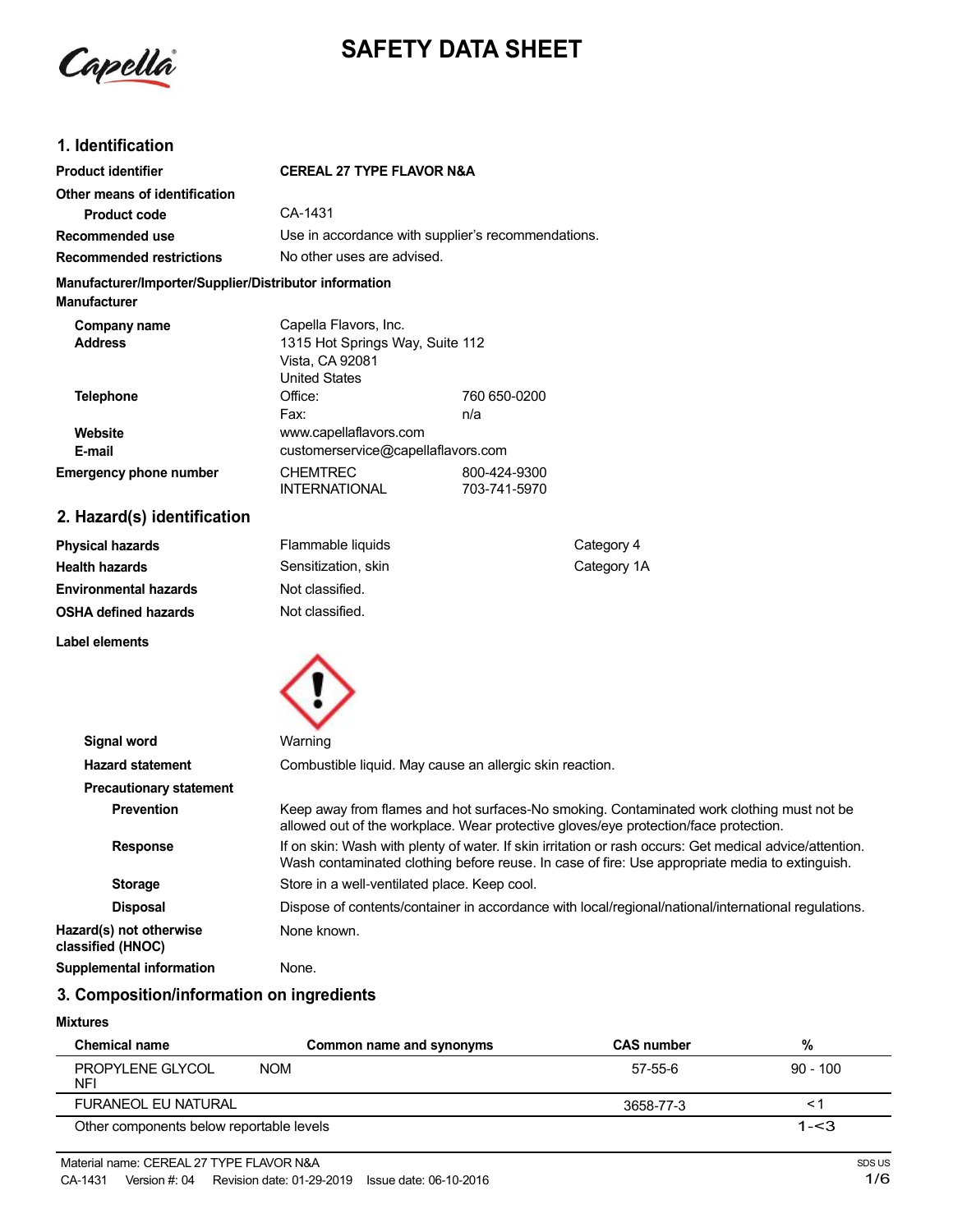\*Designates that a specific chemical identity and/or percentage of composition has been withheld as a trade secret.

# **4. First-aid measures**

| <b>Inhalation</b>                                                            | Move to fresh air. Call a physician if symptoms develop or persist.                                                                                                                 |
|------------------------------------------------------------------------------|-------------------------------------------------------------------------------------------------------------------------------------------------------------------------------------|
| <b>Skin contact</b>                                                          | Remove contaminated clothing immediately and wash skin with soap and water. In case of<br>eczema or other skin disorders: Seek medical attention and take along these instructions. |
| Eye contact                                                                  | Rinse with water. Get medical attention if irritation develops and persists.                                                                                                        |
| Ingestion                                                                    | Rinse mouth. Get medical attention if symptoms occur.                                                                                                                               |
| <b>Most important</b><br>symptoms/effects, acute and<br>delayed              | Direct contact with eyes may cause temporary irritation. May cause an allergic skin reaction.<br>Dermatitis, Rash.                                                                  |
| Indication of immediate<br>medical attention and special<br>treatment needed | Provide general supportive measures and treat symptomatically. Keep victim under observation.<br>Symptoms may be delayed.                                                           |
| <b>General information</b>                                                   | Ensure that medical personnel are aware of the material(s) involved, and take precautions to<br>protect themselves. Wash contaminated clothing before reuse.                        |
| 5. Fire-fighting measures                                                    |                                                                                                                                                                                     |
| Suitable extinguishing media                                                 | Water fog. Alcohol resistant foam. Dry chemical powder. Carbon dioxide (CO2).                                                                                                       |
| Unsuitable extinguishing<br>media                                            | Do not use water jet as an extinguisher, as this will spread the fire.                                                                                                              |
| Specific hazards arising from<br>the chemical                                | The product is combustible, and heating may generate vapors which may form explosive vapor/air<br>mixtures. During fire, gases hazardous to health may be formed.                   |
| Special protective equipment<br>and precautions for firefighters             | Self-contained breathing apparatus and full protective clothing must be worn in case of fire.                                                                                       |
| <b>Fire fighting</b><br>equipment/instructions                               | In case of fire and/or explosion do not breathe fumes. Move containers from fire area if you can do<br>so without risk.                                                             |
| <b>Specific methods</b>                                                      | Use standard firefighting procedures and consider the hazards of other involved materials.                                                                                          |
| <b>General fire hazards</b>                                                  | Combustible liquid.                                                                                                                                                                 |

### **6. Accidental release measures**

| Personal precautions,<br>protective equipment and<br>emergency procedures | Keep unnecessary personnel away. Keep people away from and upwind of spill/leak. Eliminate all<br>ignition sources (no smoking, flares, sparks, or flames in immediate area). Wear appropriate<br>protective equipment and clothing during clean-up. Avoid breathing mist/vapors. Do not touch<br>damaged containers or spilled material unless wearing appropriate protective clothing. Ensure<br>adequate ventilation. Local authorities should be advised if significant spillages cannot be<br>contained. For personal protection, see section 8 of the SDS. |
|---------------------------------------------------------------------------|------------------------------------------------------------------------------------------------------------------------------------------------------------------------------------------------------------------------------------------------------------------------------------------------------------------------------------------------------------------------------------------------------------------------------------------------------------------------------------------------------------------------------------------------------------------|
| Methods and materials for<br>containment and cleaning up                  | Use water spray to reduce vapors or divert vapor cloud drift. Eliminate all ignition sources (no<br>smoking, flares, sparks, or flames in immediate area). Keep combustibles (wood, paper, oil, etc.)<br>away from spilled material.                                                                                                                                                                                                                                                                                                                             |
|                                                                           | Large Spills: Stop the flow of material, if this is without risk. Dike the spilled material, where this is<br>possible. Use a non-combustible material like vermiculite, sand or earth to soak up the product<br>and place into a container for later disposal. Following product recovery, flush area with water.                                                                                                                                                                                                                                               |
|                                                                           | Small Spills: Absorb with earth, sand or other non-combustible material and transfer to containers<br>for later disposal. Wipe up with absorbent material (e.g. cloth, fleece). Clean surface thoroughly to<br>remove residual contamination.                                                                                                                                                                                                                                                                                                                    |
|                                                                           | Never return spills to original containers for re-use. For waste disposal, see section 13 of the SDS.                                                                                                                                                                                                                                                                                                                                                                                                                                                            |
| <b>Environmental precautions</b>                                          | Avoid discharge into drains, water courses or onto the ground.                                                                                                                                                                                                                                                                                                                                                                                                                                                                                                   |
| 7. Handling and storage                                                   |                                                                                                                                                                                                                                                                                                                                                                                                                                                                                                                                                                  |
| Precautions for safe handling                                             | Keep away from open flames, hot surfaces and sources of ignition. When using do not smoke.<br>Avoid breathing mist/vapors. Avoid contact with eyes, skin, and clothing. Avoid prolonged<br>exposure. Provide adequate ventilation. Wear appropriate personal protective equipment. Observe<br>good industrial hygiene practices.                                                                                                                                                                                                                                 |
| Conditions for safe storage,<br>including any incompatibilities           | Keep away from heat, sparks and open flame. Store in a cool, dry place out of direct sunlight.<br>Store in tightly closed container. Store in a well-ventilated place. Keep in an area equipped with<br>sprinklers. Store away from incompatible materials (see Section 10 of the SDS).                                                                                                                                                                                                                                                                          |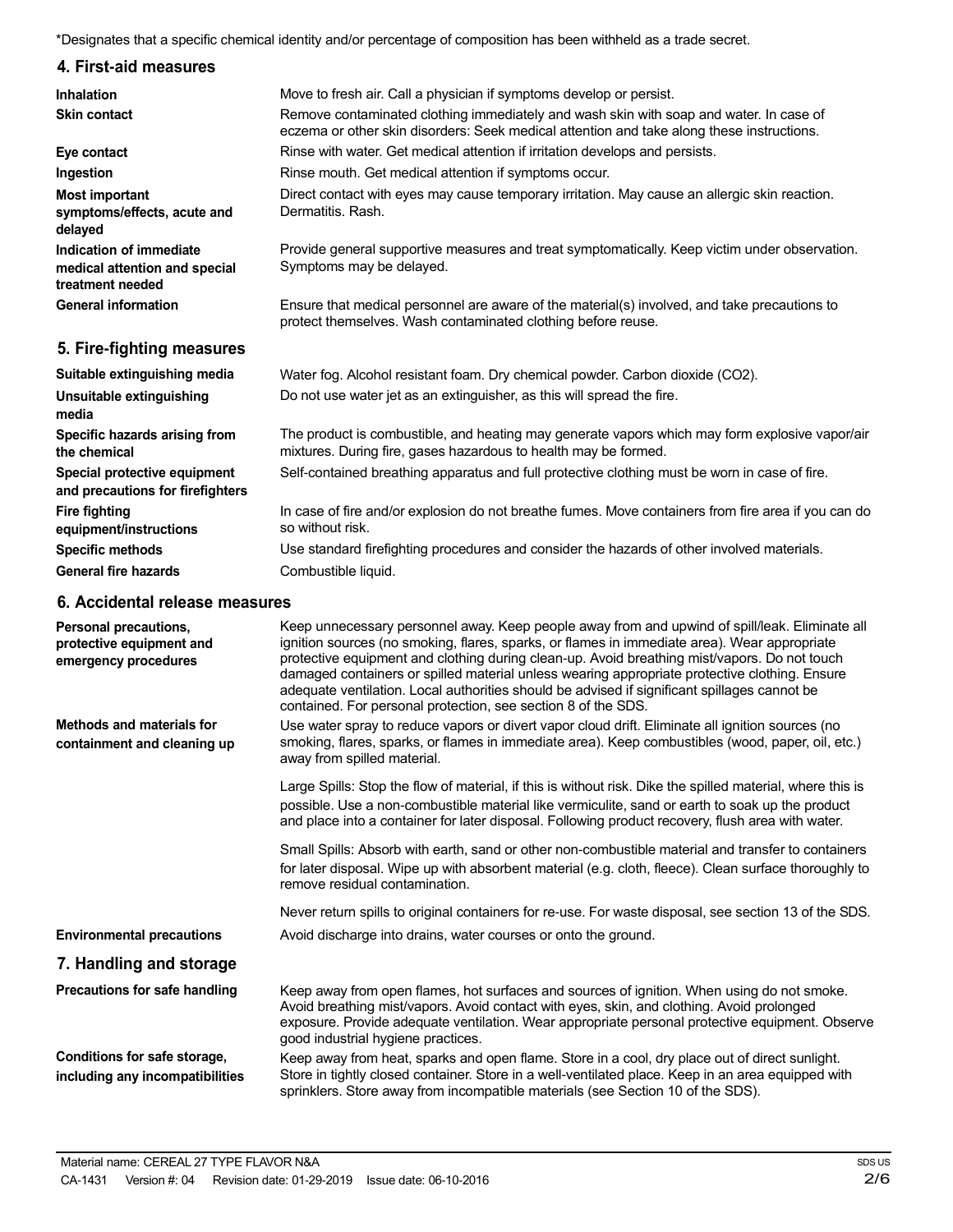# **8. Exposure controls/personal protection**

### **Occupational exposure limits**

The following constituents are the only constituents of the product which have a PEL, TLV or other recommended exposure limit. At this time, the other constituents have no known exposure limits.

| US. Workplace Environmental Exposure Level (WEEL) Guides |                                                                                                                                                                                                                                                                                                                                                                    |          |          |  |
|----------------------------------------------------------|--------------------------------------------------------------------------------------------------------------------------------------------------------------------------------------------------------------------------------------------------------------------------------------------------------------------------------------------------------------------|----------|----------|--|
| <b>Components</b>                                        | Type                                                                                                                                                                                                                                                                                                                                                               | Value    | Form     |  |
| PROPYLENE GLYCOL<br>NOM NFI (CAS 57-55-6)                | <b>TWA</b>                                                                                                                                                                                                                                                                                                                                                         | 10 mg/m3 | Aerosol. |  |
| <b>Biological limit values</b>                           | No biological exposure limits noted for the ingredient(s).                                                                                                                                                                                                                                                                                                         |          |          |  |
| Appropriate engineering<br>controls                      | Good general ventilation should be used. Ventilation rates should be matched to conditions. If<br>applicable, use process enclosures, local exhaust ventilation, or other engineering controls to<br>maintain airborne levels below recommended exposure limits. If exposure limits have not been<br>established, maintain airborne levels to an acceptable level. |          |          |  |
|                                                          | Individual protection measures, such as personal protective equipment                                                                                                                                                                                                                                                                                              |          |          |  |
| Eye/face protection                                      | Face shield is recommended. Wear safety glasses with side shields (or goggles).                                                                                                                                                                                                                                                                                    |          |          |  |
| <b>Skin protection</b>                                   |                                                                                                                                                                                                                                                                                                                                                                    |          |          |  |
| Hand protection                                          | Wear appropriate chemical resistant gloves.                                                                                                                                                                                                                                                                                                                        |          |          |  |
| <b>Other</b>                                             | Wear appropriate chemical resistant clothing. Use of an impervious apron is recommended.                                                                                                                                                                                                                                                                           |          |          |  |
| <b>Respiratory protection</b>                            | If engineering controls do not maintain airborne concentrations below recommended exposure<br>limits (where applicable) or to an acceptable level (in countries where exposure limits have not<br>been established), an approved respirator must be worn.                                                                                                          |          |          |  |
| <b>Thermal hazards</b>                                   | Wear appropriate thermal protective clothing, when necessary.                                                                                                                                                                                                                                                                                                      |          |          |  |
| General hygiene<br>considerations                        | When using do not smoke. Always observe good personal hygiene measures, such as washing<br>after handling the material and before eating, drinking, and/or smoking. Routinely wash work<br>clothing and protective equipment to remove contaminants. Contaminated work clothing should not<br>be allowed out of the workplace.                                     |          |          |  |

# **9. Physical and chemical properties**

| Appearance                                   |                                               |
|----------------------------------------------|-----------------------------------------------|
| <b>Physical state</b>                        | Liquid.                                       |
| Form                                         | Liquid.                                       |
| Color                                        | Not available.                                |
| Odor                                         | Not available.                                |
| Odor threshold                               | Not available.                                |
| рH                                           | Not available.                                |
| Melting point/freezing point                 | -74.2 $\degree$ F (-59 $\degree$ C) estimated |
| Initial boiling point and boiling<br>range   | 370.76 °F (188.2 °C) estimated                |
| <b>Flash point</b>                           | 188.2 °F (86.8 °C)                            |
| <b>Evaporation rate</b>                      | Not available.                                |
| Flammability (solid, gas)                    | Not applicable.                               |
| Upper/lower flammability or explosive limits |                                               |
| <b>Flammability limit - lower</b><br>(%)     | Not available.                                |
| <b>Flammability limit - upper</b><br>$(\%)$  | Not available.                                |
| Explosive limit - lower (%)                  | Not available.                                |
| Explosive limit - upper (%)                  | Not available.                                |
| Vapor pressure                               | 0.17 hPa estimated                            |
| <b>Vapor density</b>                         | Not available.                                |
| <b>Relative density</b>                      | Not available.                                |
| Solubility(ies)                              |                                               |
| <b>Solubility (water)</b>                    | Not available.                                |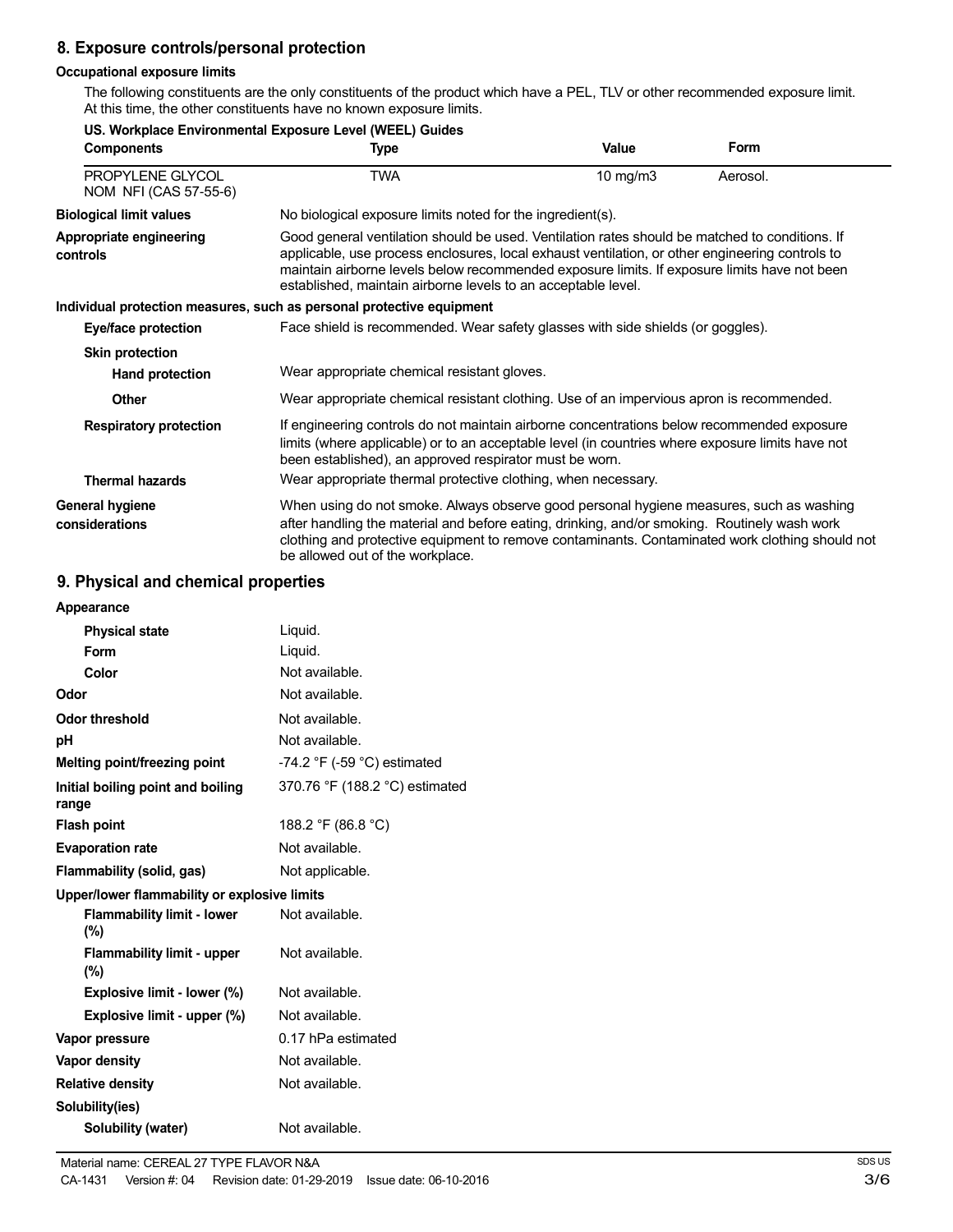| <b>Partition coefficient</b><br>(n-octanol/water) | Not available.                                                                                                                                                           |
|---------------------------------------------------|--------------------------------------------------------------------------------------------------------------------------------------------------------------------------|
| <b>Auto-ignition temperature</b>                  | 700 °F (371.11 °C) estimated                                                                                                                                             |
| <b>Decomposition temperature</b>                  | Not available.                                                                                                                                                           |
| <b>Viscosity</b>                                  | Not available.                                                                                                                                                           |
| <b>Other information</b>                          |                                                                                                                                                                          |
| <b>Explosive properties</b>                       | Not explosive.                                                                                                                                                           |
| <b>Flammability class</b>                         | Combustible IIIA estimated                                                                                                                                               |
| <b>Oxidizing properties</b>                       | Not oxidizing.                                                                                                                                                           |
| <b>Refractive index</b>                           | 1.4175 - 1.4475                                                                                                                                                          |
| <b>Specific gravity</b>                           | $1.02 - 1.05$                                                                                                                                                            |
| 10. Stability and reactivity                      |                                                                                                                                                                          |
| <b>Reactivity</b>                                 | The product is stable and non-reactive under normal conditions of use, storage and transport.                                                                            |
| <b>Chemical stability</b>                         | Material is stable under normal conditions.                                                                                                                              |
| Possibility of hazardous<br>reactions             | No dangerous reaction known under conditions of normal use.                                                                                                              |
| <b>Conditions to avoid</b>                        | Keep away from heat, hot surfaces, sparks, open flames and other ignition sources. Avoid<br>temperatures exceeding the flash point. Contact with incompatible materials. |
| Incompatible materials                            | Strong oxidizing agents.                                                                                                                                                 |
| <b>Hazardous decomposition</b><br>products        | No hazardous decomposition products are known.                                                                                                                           |
| 11. Toxicological information                     |                                                                                                                                                                          |

# **Information on likely routes of exposure**

| <b>Inhalation</b>                                                                  | Prolonged inhalation may be harmful.                                                                                |
|------------------------------------------------------------------------------------|---------------------------------------------------------------------------------------------------------------------|
| <b>Skin contact</b>                                                                | May cause an allergic skin reaction.                                                                                |
| Eye contact                                                                        | Direct contact with eyes may cause temporary irritation.                                                            |
| Ingestion                                                                          | Expected to be a low ingestion hazard.                                                                              |
| Symptoms related to the<br>physical, chemical and<br>toxicological characteristics | May cause an allergic skin reaction. Dermatitis. Rash.                                                              |
| Information on toxicological effects                                               |                                                                                                                     |
| <b>Acute toxicity</b>                                                              | Not available.                                                                                                      |
| Skin corrosion/irritation                                                          | Prolonged skin contact may cause temporary irritation.                                                              |
| Serious eye damage/eye<br>irritation                                               | Direct contact with eyes may cause temporary irritation.                                                            |
| Respiratory or skin sensitization                                                  |                                                                                                                     |
| <b>Respiratory sensitization</b>                                                   | Not a respiratory sensitizer.                                                                                       |
| <b>Skin sensitization</b>                                                          | May cause an allergic skin reaction.                                                                                |
| Germ cell mutagenicity                                                             | No data available to indicate product or any components present at greater than 0.1% are<br>mutagenic or genotoxic. |
| Carcinogenicity                                                                    | Not classifiable as to carcinogenicity to humans.                                                                   |
| <b>IARC Monographs. Overall Evaluation of Carcinogenicity</b><br>Not listed.       | OSHA Specifically Regulated Substances (29 CFR 1910.1001-1052)                                                      |
| Not regulated.                                                                     |                                                                                                                     |
|                                                                                    | US. National Toxicology Program (NTP) Report on Carcinogens                                                         |
| Not listed.                                                                        |                                                                                                                     |
| <b>Reproductive toxicity</b>                                                       | This product is not expected to cause reproductive or developmental effects.                                        |
| Specific target organ toxicity -<br>single exposure                                | Not classified.                                                                                                     |
| Specific target organ toxicity -<br>repeated exposure                              | Not classified.                                                                                                     |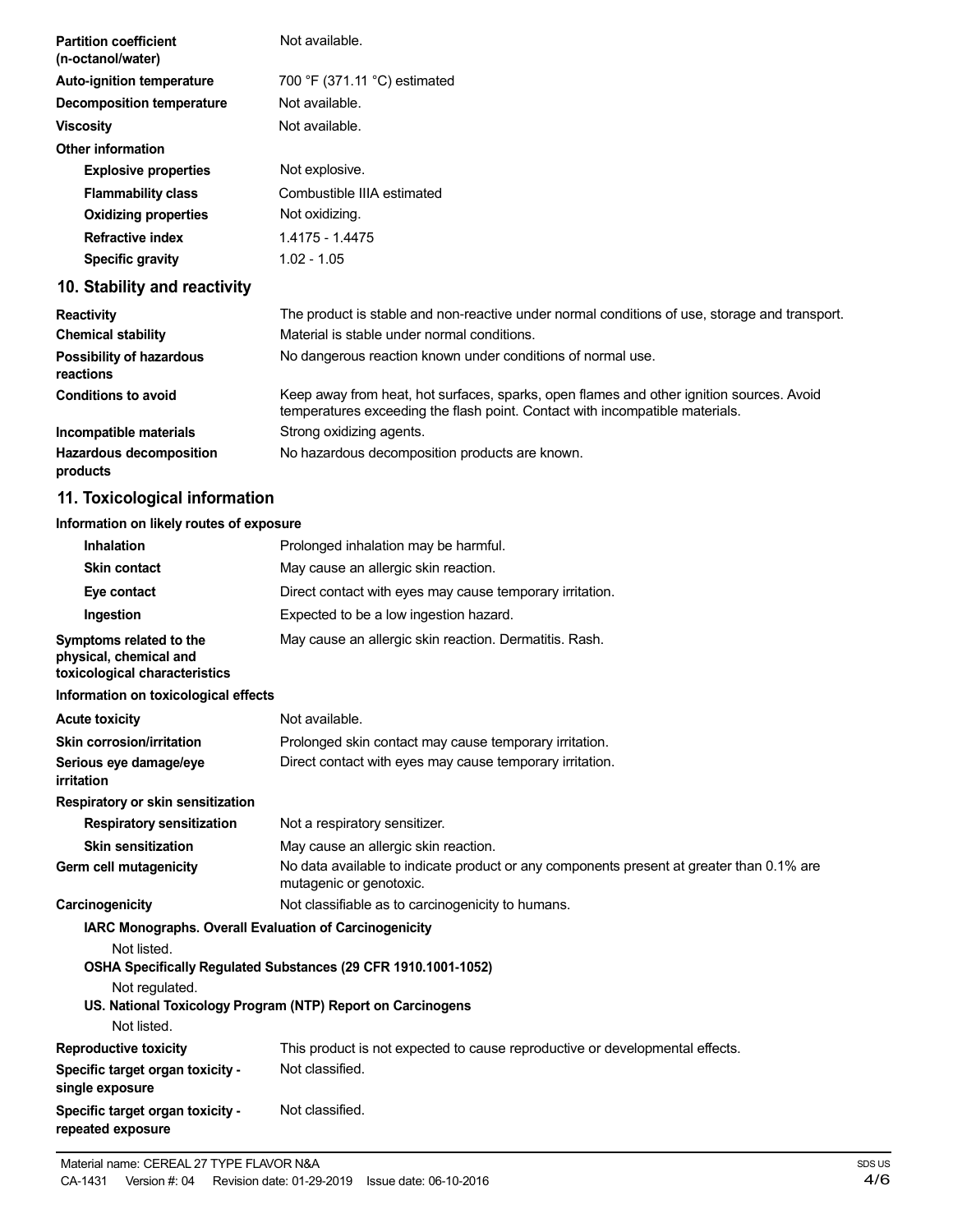| <b>Aspiration hazard</b>                                              | Not an aspiration hazard.                                                                                                                                                                                              |  |
|-----------------------------------------------------------------------|------------------------------------------------------------------------------------------------------------------------------------------------------------------------------------------------------------------------|--|
| <b>Chronic effects</b>                                                | Prolonged inhalation may be harmful.                                                                                                                                                                                   |  |
| 12. Ecological information                                            |                                                                                                                                                                                                                        |  |
| <b>Ecotoxicity</b>                                                    | The product is not classified as environmentally hazardous. However, this does not exclude the<br>possibility that large or frequent spills can have a harmful or damaging effect on the environment.                  |  |
| Persistence and degradability                                         | No data is available on the degradability of any ingredients in the mixture.                                                                                                                                           |  |
| <b>Bioaccumulative potential</b>                                      |                                                                                                                                                                                                                        |  |
| Partition coefficient n-octanol / water (log Kow)<br>PROPYLENE GLYCOL | NOM NFI<br>$-0.92$                                                                                                                                                                                                     |  |
| <b>Mobility in soil</b>                                               | No data available.                                                                                                                                                                                                     |  |
| Other adverse effects                                                 | No other adverse environmental effects (e.g. ozone depletion, photochemical ozone creation<br>potential, endocrine disruption, global warming potential) are expected from this component.                             |  |
| 13. Disposal considerations                                           |                                                                                                                                                                                                                        |  |
| <b>Disposal instructions</b>                                          | Collect and reclaim or dispose in sealed containers at licensed waste disposal site. Dispose of<br>contents/container in accordance with local/regional/national/international regulations.                            |  |
| Local disposal regulations                                            | Dispose in accordance with all applicable regulations.                                                                                                                                                                 |  |
| Hazardous waste code                                                  | The waste code should be assigned in discussion between the user, the producer and the waste<br>disposal company.                                                                                                      |  |
| Waste from residues / unused<br>products                              | Dispose of in accordance with local regulations. Empty containers or liners may retain some<br>product residues. This material and its container must be disposed of in a safe manner (see:<br>Disposal instructions). |  |
| <b>Contaminated packaging</b>                                         | Since emptied containers may retain product residue, follow label warnings even after container is<br>emptied. Empty containers should be taken to an approved waste handling site for recycling or<br>disposal.       |  |

# **14. Transport information**

# **DOT**

Not regulated as dangerous goods.

# **IATA**

Not regulated as dangerous goods.

### **IMDG**

Not regulated as dangerous goods.

**Transport in bulk according to Annex II of MARPOL 73/78 and the IBC Code** Not established.

### **15. Regulatory information**

**US federal regulations**

This product is a "Hazardous Chemical" as defined by the OSHA Hazard Communication Standard, 29 CFR 1910.1200.

#### **Toxic Substances Control Act (TSCA)**

**TSCA Section 12(b) Export Notification (40 CFR 707, Subpt. D)**

Not regulated.

**CERCLA Hazardous Substance List (40 CFR 302.4)**

Not listed.

# **SARA 304 Emergency release notification**

Not regulated.

**OSHA Specifically Regulated Substances (29 CFR 1910.1001-1052)**

Not regulated.

### **Superfund Amendments and Reauthorization Act of 1986 (SARA)**

**SARA 302 Extremely hazardous substance**

Not listed.

**SARA 311/312 Hazardous chemical SARA 313 (TRI reporting)** Not regulated. No (Exempt)